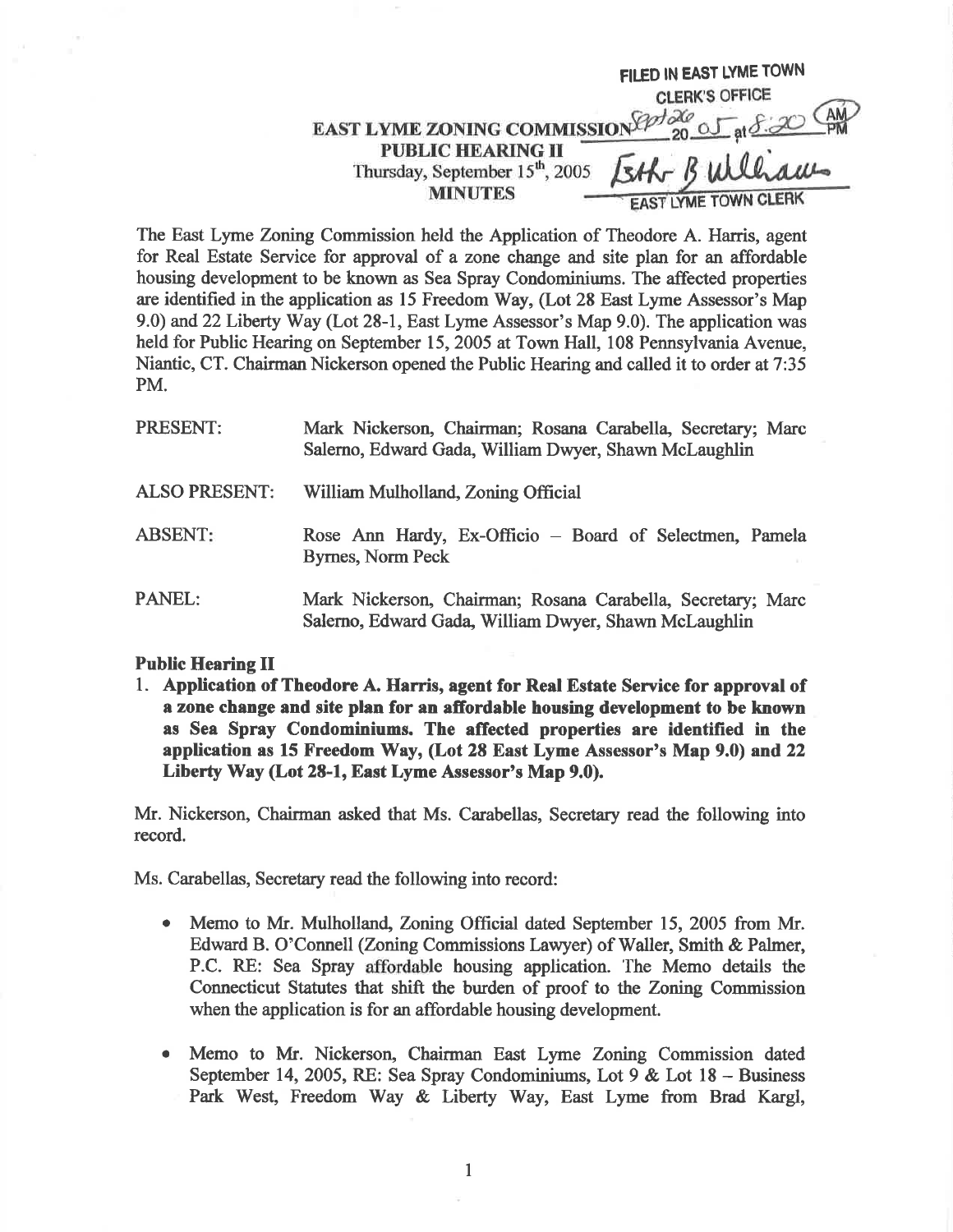Municipal Utility Engineer, Town of East Lyme Water and Sewer Commission. The Memo details that an existing water main infrastructure already exists on both Freedom Way and Liberty Way and that the layout of the Water Mains is acceptable to the office. The anticipated additional demand will be approximately 25,000 gallons per day. The property is located within the existing sewer service distict. The office of the Municipal Utility Engineer to conduct a downstream analysis to qualify potential impacts to the sewer collection system using the hydraulic model completes by the Town's Consultant, Fuss & O'Neil as a part of the town-wide capacity analysis study. Also the office of the Municipal Utility Engineer asks that the developer submit a revised set of plans for review and once the revisions have been made and the plans finalized.

- Memo to East Lyme Zoning Commission dated September 15, 2005 from Mr. Mulholland, Zoning Official, RE: Application of Theodore A. Harris - Affordable Housing. The Memo details that the applicant has addressed several of the staffs concems; however, the Town Engineer has not yet completes his final review of the plan.
- Memo to Mrs. Carabellas, Secretary East Lyme Zoning Commission dated August 18, 2005 from the Southeastern Connecticut Council of Governments, Regional Planning Commission. The proposed development is not within 500 feet of a municipal boundary affecting a Southeastern Connecticut Regional Planning Region Town and therefore a referral is not required and the Committee has no statutory authority to review the application. O
- $\bullet$ Memo to Mr. Nickerson, Chairman East Lyme Zoning Commission dated September 7, 2005 from Greg Ellis, Secretary, Town of East Lyme Planning Commission, RE: Referral - Application of Theodore Harris for an Affordable Housing Development (125 units) to be known as Sea Spray Condominiums located at Liberty Way and Freedom Way (Assessor's Mao 9, Lots 28 & 28-l). The Memo details that the Planning Commission found the application to be consistent with the Plan of Conservation and Development goal and that the Commission recommends that the green space within the development and pedeshian access to the parks be enhanced to the extent possible to offset the location in an industrial park. The East Lyme Planning Commission vote was in favor of the development. 5-0-0
- Memo to the East Lyme Zoning Commission dated September 15, 2005 from Mary Gagbois, 358 Boston Post Rd, East Lyme Connecticut. The Memo details that she feels that proposed Zone Change should be denied because the site should remain as an industrial zone for the use of future businesses in the area. o

Mr. Nickerson said that the legal add for the application has been run in the paper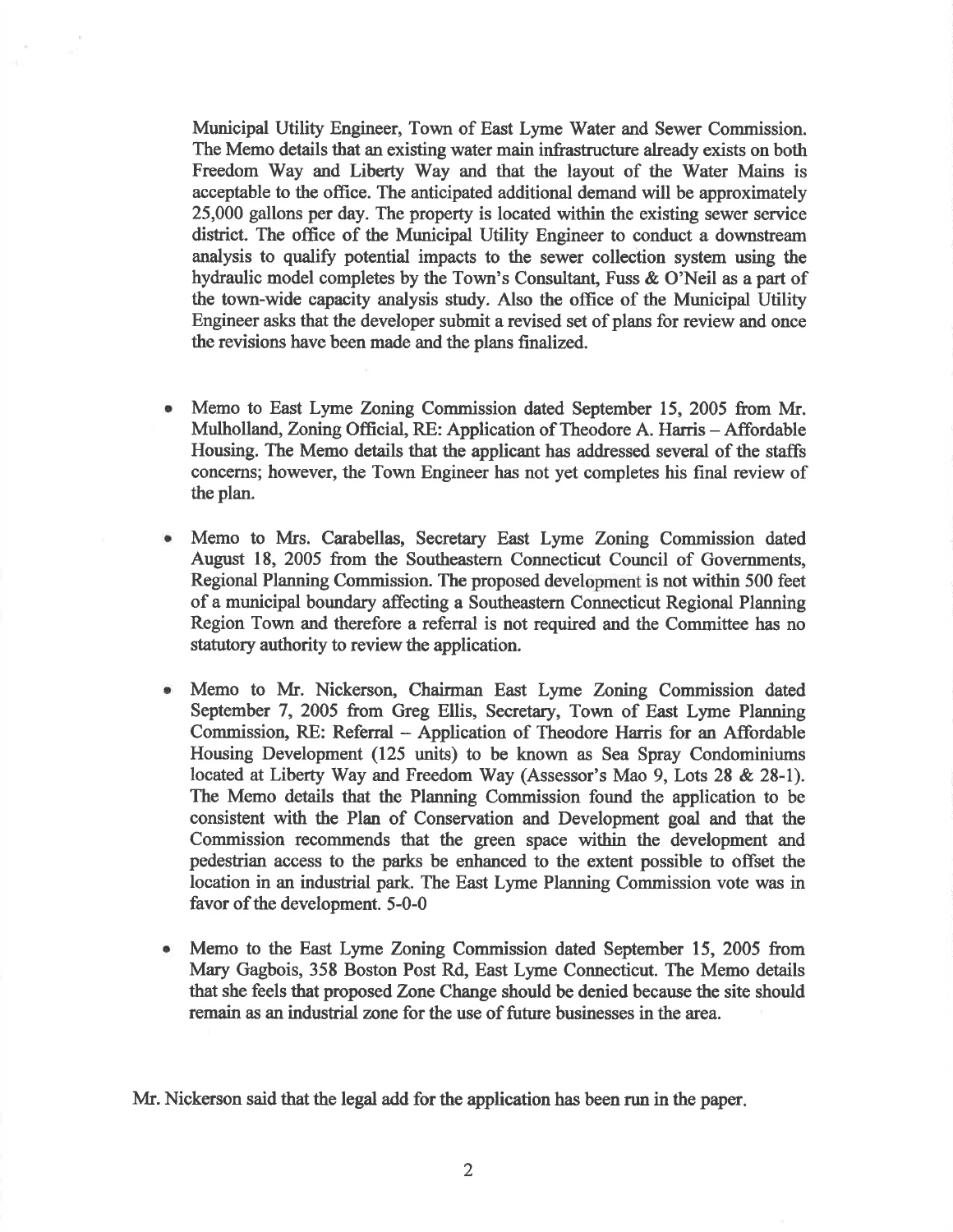Mr. Theodore A. Harris of 351 Main St, Niantic Connecticut, agent for Real Estate Service explained that the purpose for bringing the application in this fashion is to allow them to tailor a development for a unique location. He presented the following exhibits for review:

- $\bullet$ **Exhibit A** – Certified Mailing Postal Receipts
- Exhibit  $B -$  Condominium Declaration a
- **Exhibit C** Revised Affordability Plan for Sea Spray ۰

Mr. Harris explained that re are requesting approval for 110 unites on approximately 10 acres of land. They have altered the original site plan by reducing it from 125 units down to 110 units in order to be able to accommodate more green space on the property as requested. This change provided 45 - 48% continual green space on the property. Of the remaining 110 units they are proposing to build, 30% of these units would be at an affordable housing rate. They would then sell the market rate units in the range of the lower \$200 thousands. The typical residents in a development of this kind are either young singles, newly weds, or empty nesters. Consequently there is typically only I out of every 6 units in a development of this kind would have a school age child. Therefore, the development will not have a significant impact on the local school system. The light industrial park that they are requesting have the zone change, is more typical of a commercial zone due to the types of businesses that are located in the park.

Mr. Harris further explained that it is an appropriate location because the sewer and water are already there and are designed to handle the high demands that a development like this requires, there is direct access to major highways, the elevation of the property provides nice views of the long island sound form the ground level, it is surrounded by state forests and there will not be an impact on local neighbors because the site is surrounded by state land.

Mr. Marty Smith, Vice President, Real Estate Service of Connecticut, 55 High Street, Middletown, Connecticut said that an affordable housing project is needed in the community and that Sea Spray was designed at the suggestion of the East Lyme Zoning Commission. He explained that the "Workforce Housing" the development would provide would create homes for farnilies with an income ranging from \$37,000 - \$49,000 as well as the opportunity for employment in the business park. The site is a 10 acre site at the end of a cul-de-sac surrounded by 35 acres of DEP Land so there are not any single family residents in the area to object to the development. Also, the site it's self is not a virgin site in that it has already been sfripped and filled over the last 20 years. It has accessibility to the highways as well as employment within the Business Park.

Mr. Smith explained that the units would be 1 and 2 bedroom units, ranging in size from 990 square feet to a little over 1800 square feet. The 33 "Work Force" units would range in price from \$88,750 - \$155,000 while the market price units will sell from \$200,000 -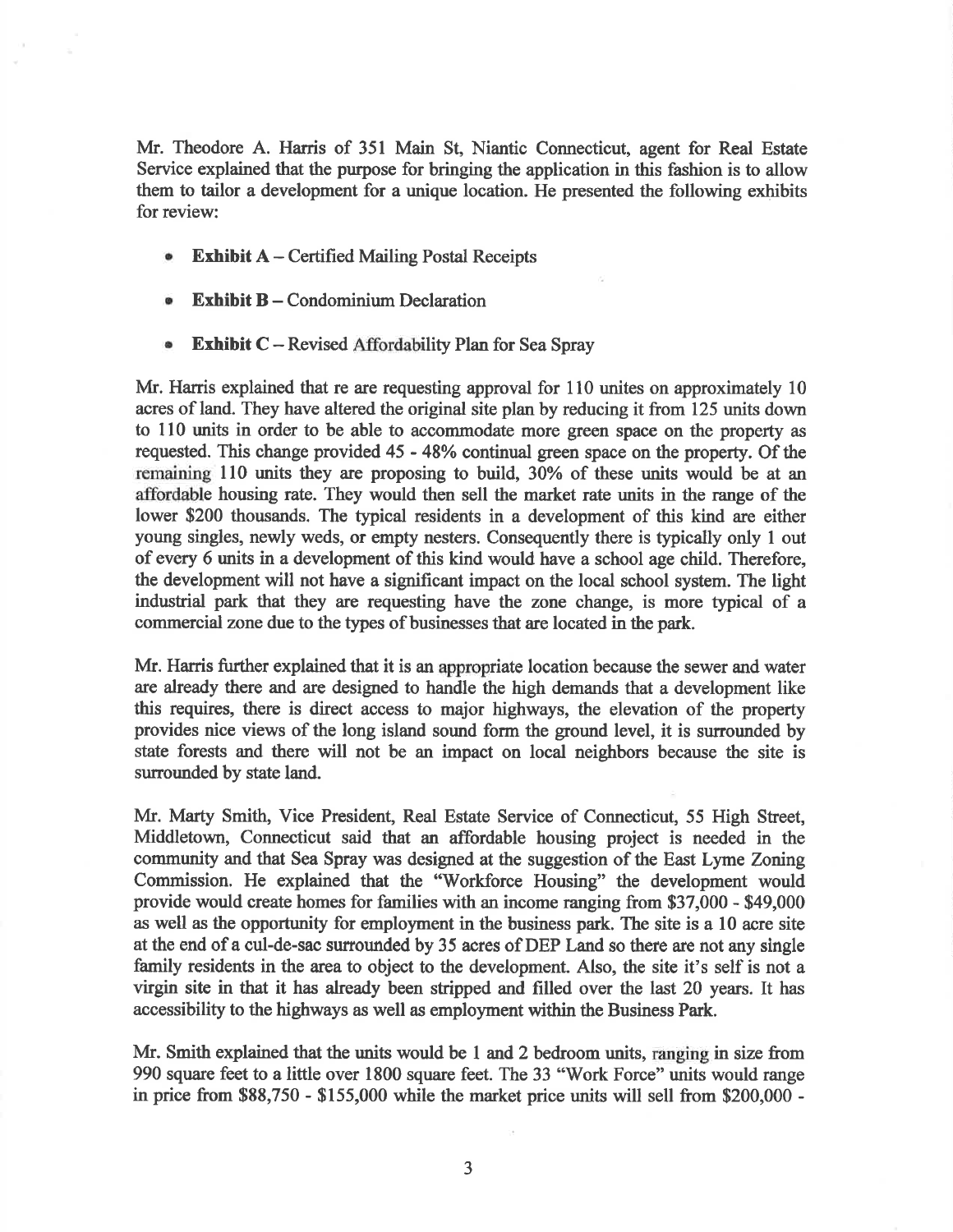\$250,000. The only difference in the units will be the internal trim used. Otherwise, they will be exactly the same and the affordable housing units would be mixed in with the market rate units. All the units will have either a garage or basements and will be designed for low maintenance with vinyl siding and vinyl windows. The impact on the local school system would be minimal as a similar development that they built in Cromwell, Connecticut inoreased local enrollment in the schools by .16 children per unit. He presented the following Exhibits.

- Exhibit  $D$  Hartford Current Article from the September 4, 2005 Hartford Current. Affordable Home Vision From Two Unlikely places a
- **Exhibit E** Elevation Floor Plans a

Attorney Tim Hollister of Shipping and Goodwin in Hartford Connecticut outlined that the reasons for the revisions are due to updated affordability numbers from the federal government and that schedule B of the docurnent now lists which units will be listed as affordable housing. The reasons for the affordability laws in Connecticut is to provide accessible housing to low to moderate income housing as well as to provide some legal leverage for the applicant in the appeals process if the application is denied because it switches the burden of proof from the application to the Zoning Commission to show why the project was denied from a health and safety perspective. Also, there will be <sup>a</sup> three tier income cap system in the development. The income caps for each tier will be \$30,800 (maximum sale price \$88,750), \$41,000 (maximum sale price \$123,000), and \$49,000 (maximum sale price \$155,000).

Attorney Hollister provided the following Exhibits for the record:

- **Exhibit F** Letter from Home Inc. Dated September 8, 2005
- Exhibit  $G$  Descriptive Materials Regarding Home Inc.

Attorney Hollister explained that the town will be able to monitor that the affordable housing units are being maintained as affordable housing units through the administator of the development by monitoring that the people purchasing the units are within the income guidelines as well as make sure that the sale price of the units is calculated based on the current state guidelines for affordable housing. This will be reported to the East Lyme Town Zoning Commission on no less then an annual basis. Home Inc. is the company that will facilitate the affordable housing administrator. The units sold as affordable housing units will have restrictions that will not allow them to be sub-let and will restrict the re-sale value of the unit in order to prevent people from buying the unit and then selling it to make a profit. The re-sale value will be calculated by the states guidelines and will be subject to the market value fluctuations just like the market value units. The "work force" units will not be able to be used as equity builder units. These restrictions will be written into the deed when the units are purchased. A public notice will be published once the affordable housing units become available.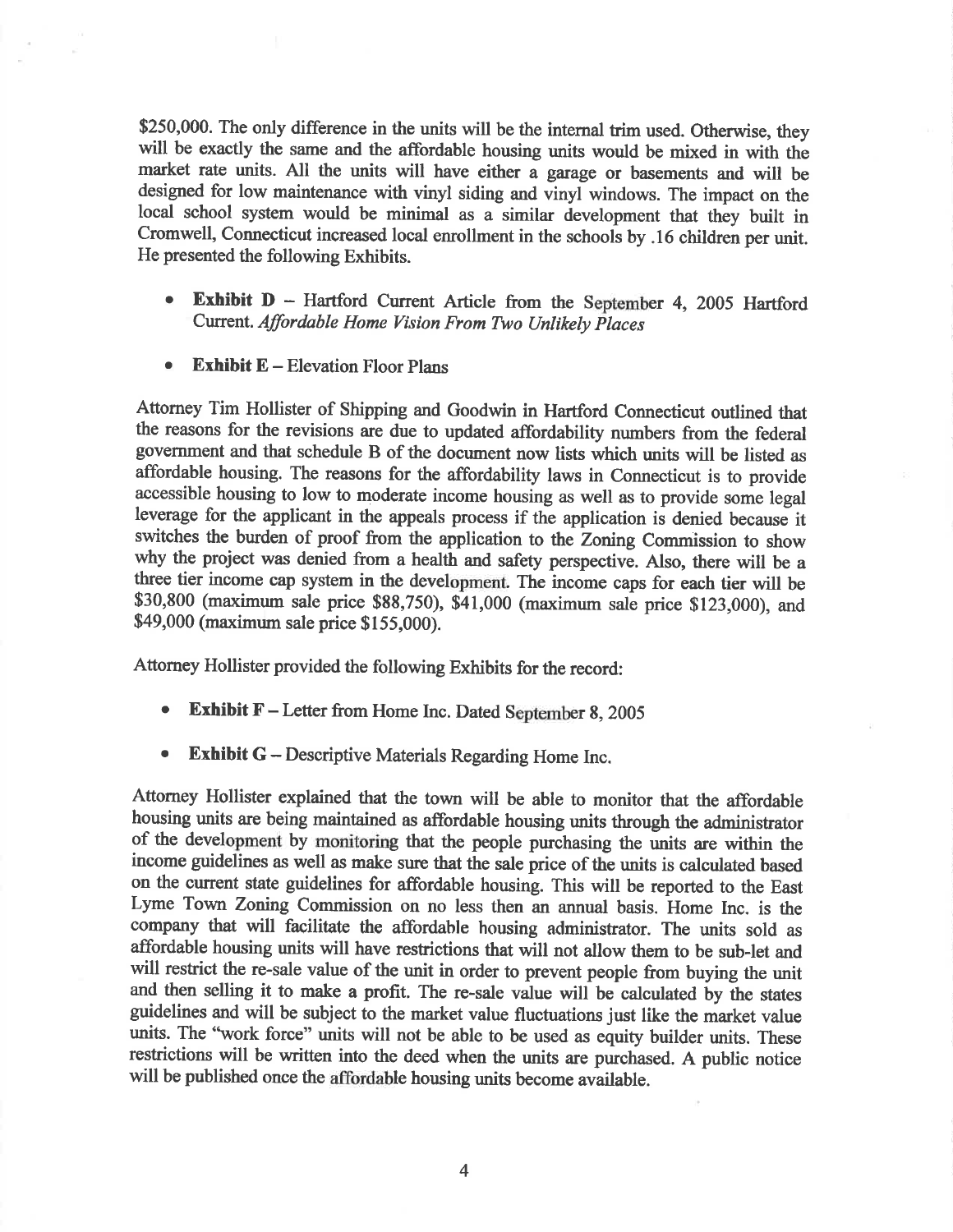Mr. Nickerson expressed that unlike a typical affordable housing development which has the burden of proof on the Zonng Commission as to if they choose to deny the application, when a development is proposed in an industrial zoned location, the burden of proof shifts back to the applicant. This makes a difference as to how the Commission looks at the application.

Mr. Mulholland asked what will happen if the development is only half completed and the project goes "belly up."

Attorney Hollister explained that the Affordability Plan, Section 3, Page 2, dictates that the affordable housing units would be on the front end of the construction. As the town is issuing building permits it will be able to monitor and ensure that 30% of the units per building permit will be at an affordable housing rate. This will ensure that the developer's commitment to the town is being met. Also, the units being built are regular residential units and therefore not subject to the handicap accessibility law.

Mr. Mike Bennett, Project Manager from Bennett, Myles Engineering, 415 Killingworth Rd, Higonem Connecticut explained the engineering aspects of the project. The 10.3 acre parcel is located at the end of Liberty and Freedom Way and the cul-de-sac on Liberty Way. The west side of the property is along the Rocky Neck Connector. There is a 50-70 foot wooded buffer between the properfy line and the connector. Also, there are some high mounds of ledge that will elevate the site above the connector. The area that is adjacent to the industrial has some industrial buildings that are being rented in the area. Freedom Way is approximately 60 feet higher then Liberty Way. They have put I building with 8 units at the end of liberty way and will be served by existing water lines and sewer system on Liberty Way. The units on Liberty way are being designed garages under the unit with the 1<sup>st</sup> level of the living area level to the ground on the back of the building in order to accommodate the steep slope between the roads. In order to prevent excessive water runoff from going down the slope, all the water from the Freedom Way building roofs and streets will be caught in the storm drains as well as having under drain systems on the slope. Also, there will be a25 feet level area in the back of the Freedom Way buildings to create a back yard instead of having the walk out basements open to the steep slope. The slope is a 20 foot drop (going from 76' to 56') that occurs over a 60 foot length.

Mr. Bennett explained that on Freedom way, they have developed a circular traffic pattem. Utilities will be connected to existing water and sewer systems already in place on Freedom Way. Storm drainage has been designed to mimic and enhance the storm drainage plan that was designed for the industrial park that will run it through a water quality basin and then discharges into the state drain lines. There will be a central trash collection facility for the property with separate receptacles for recyclables. The trash area will be depressed for easy access. Both Liberty Way and Freedom Way are public roads. There will be proper signage showing that the property will be Sea Spray Condominiums. The development will be approximately 400-500 feet from the highway with a 10' wooded buffer area between the edge of the grass and to the state property (most of the buffer to the property to the highway is on the State DEP Property). Buildings are below the highway.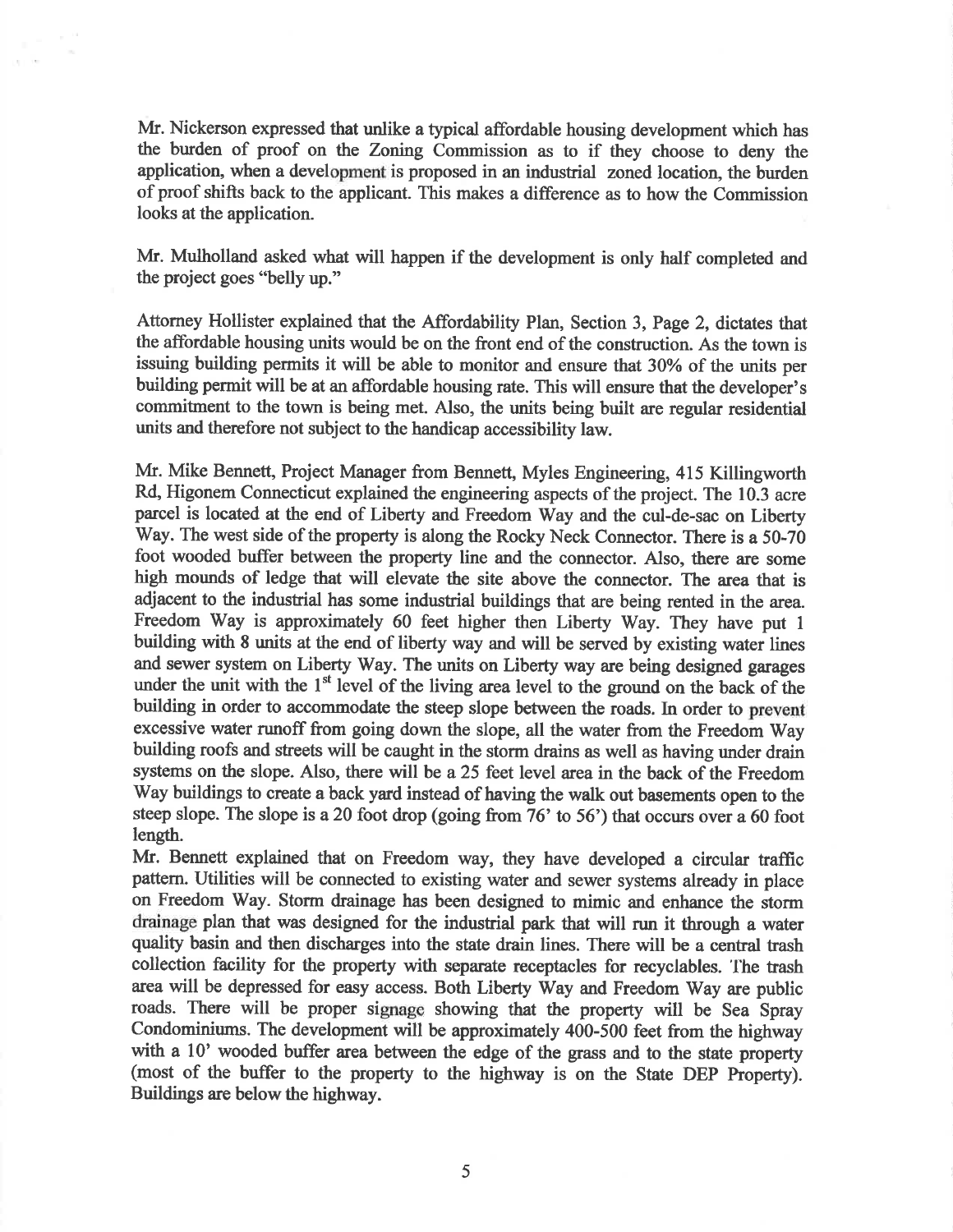Mr. Ray Jefferson, Landscape Architect, Farmington Connecticut detailed the landscape details of the site. He explained that the want to continue the use of the London Plain Tree that is the street tree found within the business park. In addition they intend to plant evergreens between the buildings to provide separation. The mounds on the property would vary from 4 to 6 to 8 feet on the properfy. They're construction a stone wall and installing ornamental lights and a mounted sign at the property entrance. There will be paths that will connect the green areas on the property. They also plan to plant Canopy, Pear Trees, and additional evergreens throughout the green space and construct a fence in back of the building that has the industial park businesses behind it. They will also be planting various shrubs and perennials around the buildings.

Mr. Scott Hesnicks, Licensed Engineer in the State of Connecticut, of FA Hesnicks and Associates in East Grandby Connecticut, explained that there will be 252 parking spaces in this development and this will generate 1125 trips throughout the day. This will be about 90 trips in the peek morning hour and about 150 trips in the peek evening hour. This would be less traffic site would be able to accommodate under the existing zoning that is allowed by the original traffic certificate would allow. In addition, the traffic that they are adding to the development would be in the opposite direction for the majority of the traffic during peak hours. They are awaiting a decision from the State Traffic Commission which will be issued once the East Lyme Zoning Commission makes their decision.

Mr. Nickerson opened the floor to public comment.

In Favor:

 $\sim$  100

Betty Mahon, 53 Coradock Rd, Niantic Connecticut, advocate for affordable housing, spoke in favor of the development. She sited that the development will not impact the local school system and is in a positive location.

Page Rogers, 99 Lee Farm Rd, Niantic & Giant Neck Heights, Rector for St. Johns Episcopal Church spoke in favor of the development. She spoke from experience as to the difficulties for a single person in the work force to earn enough money to be able to afford a nice, safe residence in the East Lyme area.

Mary Brodhed, 58 Osogatchie Hills Rd, Niantic Connecticut spoke in favor of the application.

John Mahon, 53 Coridoc Rd, Niantic Connecticut, former President for Habitat for Humanity spoke in favor of the application.

Robert Maeloe, 58 Society Rd, East Lyme Connecticut, spoke in favor of the application and stated that he feels that East Lyme has been negligent in brining in affordable housing in the town.